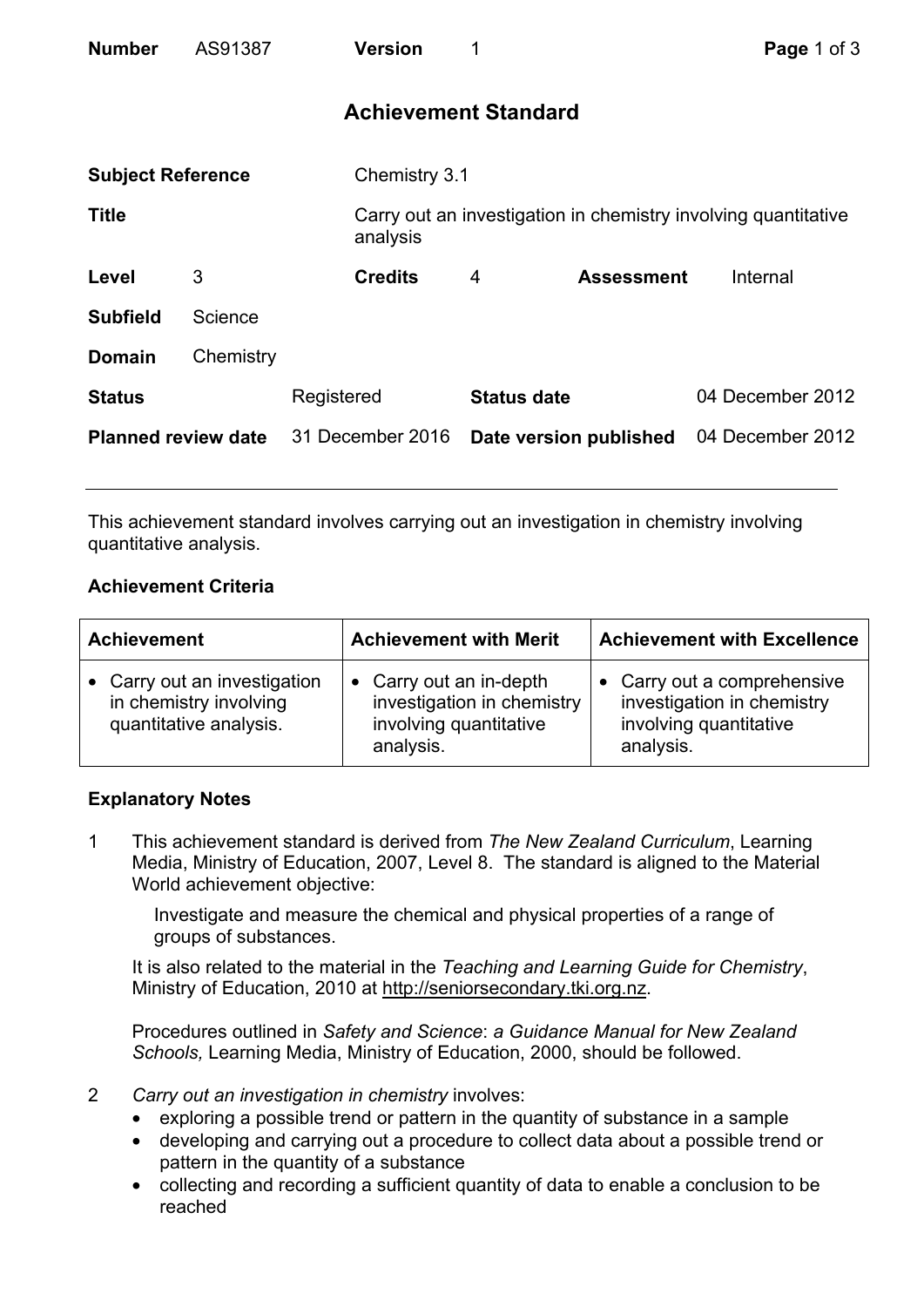- processing of the data to reach a conclusion
- presenting a report that contains:
	- − a statement of the purpose of the investigation
	- − a description of the procedure that includes preparation of samples and the analytical technique used
	- − a summary of the collected and processed data
	- − a conclusion based on the processed data.

*Carry out an in-depth investigation in chemistry* involves:

- collection of quality data which includes standardising the standard solution(s) and control of significant variables
- accurate processing of the data to reach a valid conclusion
- providing evidence of the mathematical steps used to process the experimental data
- presenting a report that contains:
	- − a description of the procedure in sufficient detail for the investigation to be duplicated
	- − a conclusion that links the processed data to the purpose of the investigation
	- − an explanation of how the procedure used contributed to the collection of quality data.

*Carry out a comprehensive investigation in chemistry* involves:

- accurate processing of the data using appropriate significant figures and units
- presenting a report that shows evidence of:
	- − justifying the steps used in the procedure in relation to the reaction(s) occurring and to the nature of the samples being analysed
	- − a comprehensive evaluation of the investigation that includes a selection from:
		- − evaluation of the reliability of the data by considering the procedure used and possible sources of error
		- − justification of how the processed data supports the conclusion(s)
		- − linking the conclusion(s) to chemical principles and/or real life applications.
- 3 A logbook needs to be kept throughout the investigation. The logbook contains details of the development of the purpose, procedure, raw data, and calculations.
- 4 Instructions may be provided for an analytical technique that may be used in a school laboratory, or equivalent.
- 5 The investigation is based on an analytical technique such as titration (acid-base or redox) or colorimetry.
- 6 To enable a conclusion to be reached titre data values of at least 5 mL are required or for colorimetry the range of the standard curve must be appropriate.
- 7 Conditions of Assessment related to this achievement standard can be found at www.tki.org.nz/e/community/ncea/conditions-assessment.php.

## **Replacement Information**

This achievement standard replaced unit standard 6341 and AS90694.